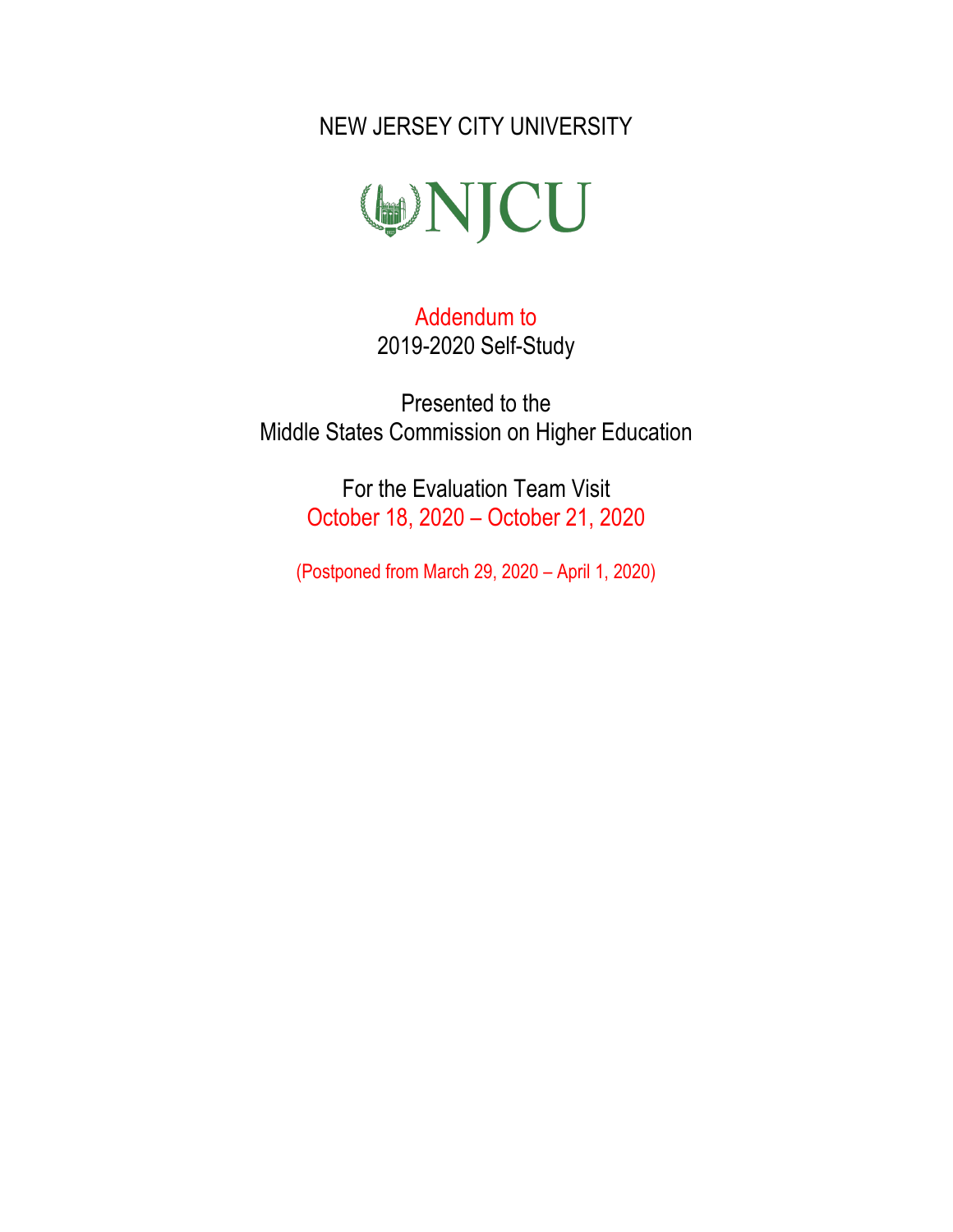# <span id="page-1-0"></span>TABLE OF CONTENTS

| UPDATES RELATED TO THE STANDARDS AND REQUIREMENTS OF AFFILIATION              | 1              |
|-------------------------------------------------------------------------------|----------------|
| <b>Standard I. Mission and Goals</b>                                          | $\mathbf{1}$   |
| <b>Standard II. Ethics and Integrity</b>                                      | 1              |
| Standard III. Design and Delivery of the Student Learning Experience          | $\mathbf{1}$   |
| <b>Standard IV. Support of the Student Experience</b>                         | $\mathbf{2}$   |
| <b>Standard V. Educational Effectiveness Assessment</b>                       | $\mathbf{2}$   |
| Standard VI. Planning, Resources, and Institutional Improvement               | $\mathbf{2}$   |
| Standard VII. Governance, Leadership, and Administration                      | $\overline{2}$ |
| <b>UPDATES RELATED TO COVID-19</b>                                            | $\overline{2}$ |
| SIGNIFICANT CHANGES IN ORGANIZATIONAL ADMINISTRATIVE STRUCTURE AND LEADERSHIP | 3              |
| <b>ENACTMENT OF EMERGENCY LEADERSHIP AND GOVERNANCE POWERS</b>                | $\overline{4}$ |
| <b>FINANCIAL AND ENROLLMENT UPDATES</b>                                       | $\overline{4}$ |
| <b>Financial Update</b>                                                       | 4              |
| <b>Enrollment Update</b>                                                      | 5              |
| DISTANCE EDUCATION AND OTHER SUBSTANTIVE CHANGES                              | 5              |
| OTHER ACCREDITING AGENCY STATUS CHANGES                                       | 5              |
| <b>EVIDENCE</b>                                                               | 5              |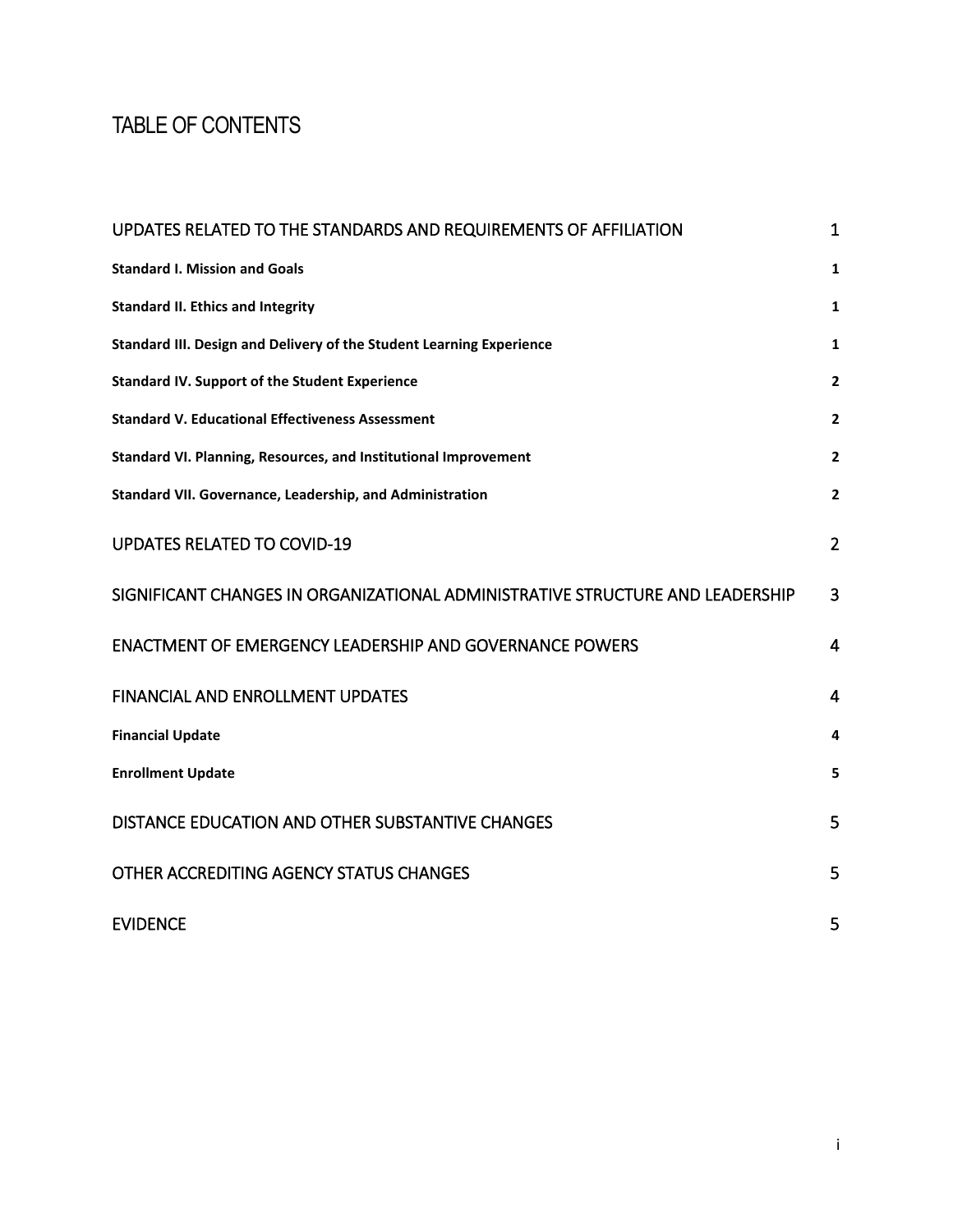## <span id="page-2-0"></span>UPDATES RELATED TO THE STANDARDS AND REQUIREMENTS OF AFFILIATION

This Section contains updates on each of the Standards, with reference to relevant pages in the Self-Study document.

#### <span id="page-2-1"></span>Standard I. Mission and Goals

Updates related to Standard I include:

• The University has adopted the Playing to Win framework (A.001) for development of its new strategic plan. Accordingly, NJCU has changed consultants from AKA Strategy to Deloitte. The Vice President and Chief Strategy Officer has assumed lead responsibility, and the timeline indicates completion by the end 2020 (A.002). *Reference in Self-Study: pp. 4-5, pg. 18.*

### <span id="page-2-2"></span>Standard II. Ethics and Integrity

Updates related to Standard II include:

- The University has established the President's Executive Council on Diversity and Inclusion, which includes two members of the NJCU Foundation Board and members of the community at large. The Council will build on the work of the President's Diversity and Inclusion Council and will continue to examine issues of Diversity and Inclusion affecting NJCU and its community. The University has also commenced plans to hire a Chief Diversity Officer (CDO), which is expected to be completed by July 1, 2021. Until completed, the Chief of Staff to the President will serve as interim CDO. *Reference in Self-Study: pg. 25.*
- The Civility Task Force presented its recommendations at a Town Hall in February 2020 (A.003). Due to the COVID-19 pandemic, next steps are pending. *Reference in Self-Study: pg. 25.*
- In 2019-2020, there were 12 grievances at dean level. This is an increase from six in the previous year, calling into question the hypothesis described in the Self-Study that disagreements were being addressed at the individual faculty level. However, 10 of the 12 grievances came after the University went to remote instruction; further investigation is needed. *Reference in Self-Study: pg. 26.*
- The Senate has made recommendations regarding updating the faculty handbook, including organizational and substantive suggestions (A.004). *Reference in Self-Study: pg. 25, pg. 32.*
- As an alternative to Senate input on evaluation of administrators, the Senate passed a resolution seeking to have input in the retention of administrators (A.005). *Reference in Self-Study: pg. 29.*
- The Internal Audit plan has been updated (A.006). *Reference in Self-Study: pg. 31.*

### <span id="page-2-3"></span>Standard III. Design and Delivery of the Student Learning Experience

Updates related to Standard III include:

- As part of the review of General Education undertaken for the self-study process, the University Senate voted in April to make two key adjustments to the program, effective Fall 2021: 1) removing the "Modes of Inquiry" and shifting to the learning outcomes as the organizational structure of the program; and 2) reducing the credits required from 45 to 36 (A.007). Together, these adjustments will improve program assessment and help students complete the program in timely manner. The new Director is currently developing plans for implementation. *Reference in Self-Study: pp. 45-47.*
- In part prompted by COVID-19, the Provost Office launched a professional development opportunity for all faculty related to teaching online. The asynchronous course includes the following modules: Principles and Standards of Online Course Delivery, The Online Student, The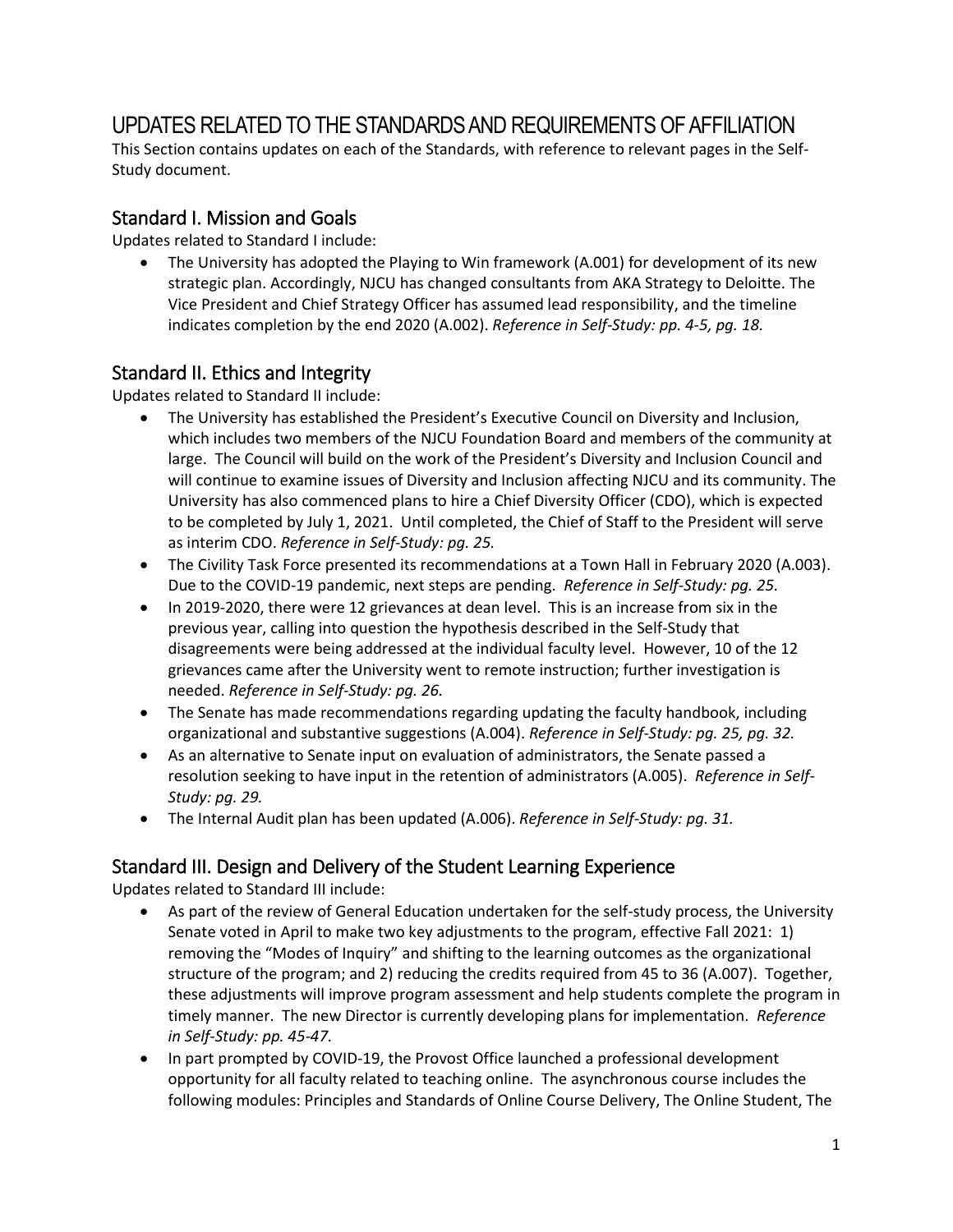Online Instructor, Planning Your Online Course, Preparing Your Learning Activities, and Managing Your Online Course (A.008). *Reference in Self-Study: pg. 42.*

### <span id="page-3-0"></span>Standard IV. Support of the Student Experience

The Working Group for Standard IV has no updates to share.

#### <span id="page-3-1"></span>Standard V. Educational Effectiveness Assessment

Updates related to Standard V include:

- In order to be sensitive to the disruptions related to COVID-19, the Program Assessment Coordinating Committee is expanding the options for 2019-2020 assessment submissions. Departments can submit standard reports, if feasible. However, departments are also given the option to submit an assessment of the transition to remote instruction for students and/or faculty, departmental reflections on assessment during Spring 2020, or the like. *Reference in Self-Study: pp. 66-67.*
- PACC has enhanced its 2020-2021 work plan to include outreach to individual programs to discuss three-year trends in their assessment results. *Reference in Self-Study: pg. 67.*

#### <span id="page-3-2"></span>Standard VI. Planning, Resources, and Institutional Improvement

Updates related to Standard VI include:

- As noted under Standard I, the University has adopted the Playing to Win framework (A.001) for development of its new strategic plan.
- In addition to campus preparations related to COVID-19, staff took advantage of the unoccupied state of the campus in Spring to make repairs and upgrades including to generators, boilers, and flooring. *Reference in Self-Study: pg. 81.*
- The Budget Task Force held a summer meeting in June to update members on the state of the FY 2020 financials. *Reference in Self-Study: pp. 82-83.*

#### <span id="page-3-3"></span>Standard VII. Governance, Leadership, and Administration

Updates related to Standard VII include:

- The Shared Governance Task Force presented its recommendations at a Town Hall in February 2020 (A.009). Due to the COVID-19 pandemic, next steps are pending. *Reference in Self-Study: pg. 92.*
- The Board of Trustees saw changes in membership. Three members left and two new members were added. The new members include: Irene Trowell-Harris, former Director of the Department of Veterans Affairs (VA) Center for Women Veterans; and Luke Visconti, founder and Chairman of DiversityInc. (See A.010 for biographies of all members). *Reference in Self-Study: pp. 92-93.*

### <span id="page-3-4"></span>UPDATES RELATED TO COVID-19

The University's response to COVID-19 includes:

• The University began remote instruction and remote work on March 16. To enable the process, the University provided over 300 computers to students and over 100 computers to faculty/staff. Hot spots were also provided to students without internet access. Additional technology tools such as Zoom, Microsoft Teams, and the video platform Panopto were also acquired for both teaching and working.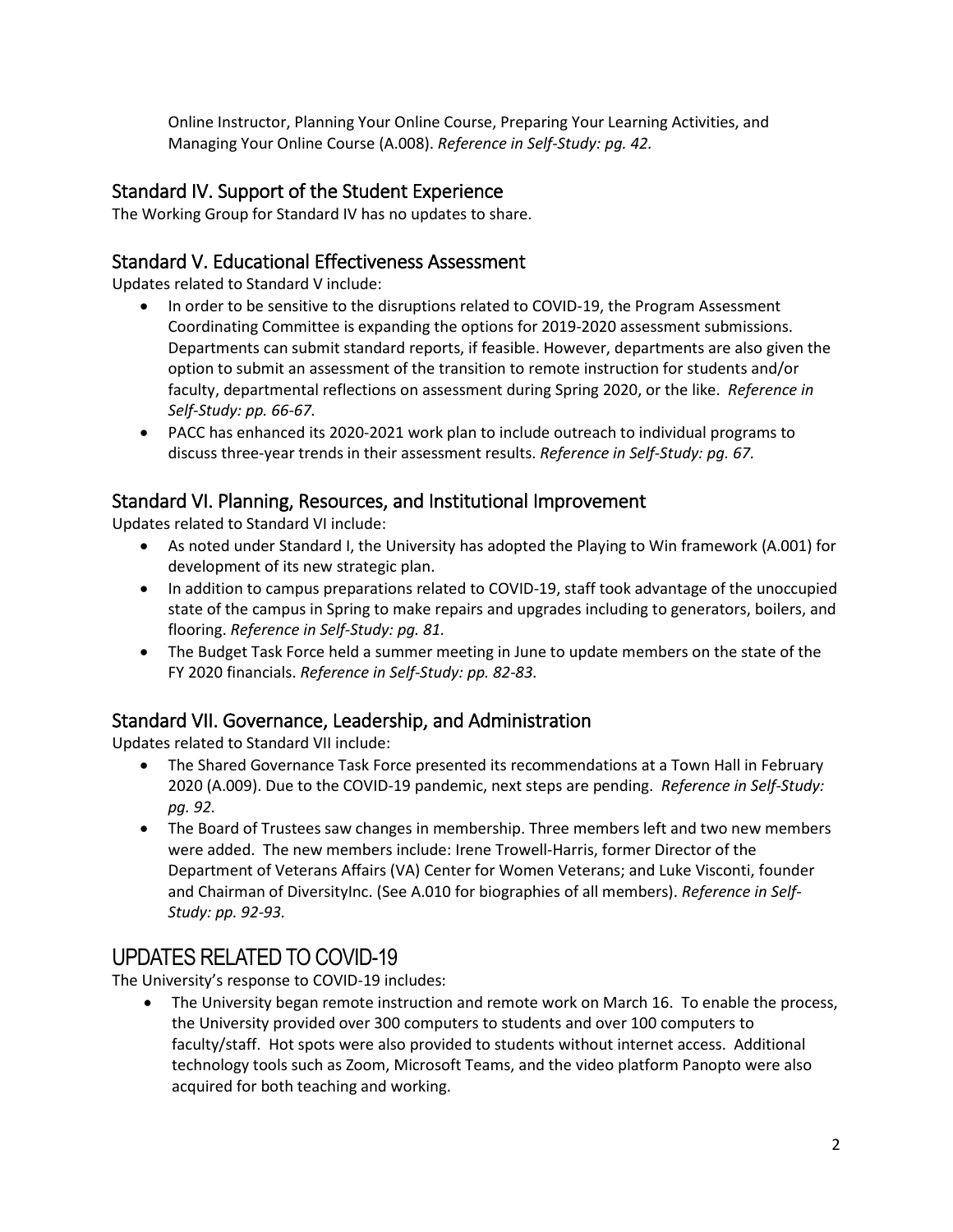- The University established a business continuity task force with cabinet-level individuals, sent regular email communications, and established an informational website (A.011). Further, the President held bi-weekly town halls to inform the campus of developments and to answer questions.
- The Provost established grading options for both undergraduate and graduate students for the Spring semester (A.012).
- Remote instruction continued for all summer sessions.
- The Provost Office launched professional development for faculty related to online pedagogy, with opportunities facilitated by both NJCU faculty and staff from Edge, a NJ-based nonprofit technology solutions provider.
- In accordance with guidance from the State, the University submitted a Pandemic Recovery Plan (A.013). Per the restart standards, the plan addressed general safeguarding; screening, testing, and contact tracing protocols; instruction; residential housing; computer labs and libraries; research; student services; transportation; on-campus dining; study abroad and international travel; and athletics.
- Staff began returning, under low-density guidelines, in July.
- On August 13, 2020, the Governor's Executive Order 175 allowed for in-person instruction by institutions of higher education, under appropriate safety protocols. In Fall, the University offered classes in various formats including: face-to-face (3% of organized classes), asynchronous/synchronous online (78%), hyflex (17%), and hybrid (2%) (see A.014).

The financial impact of COVID-19 is described in the *Enrollment and Financial Updates* Section of this Addendum.

### <span id="page-4-0"></span>SIGNIFICANT CHANGES IN ORGANIZATIONAL ADMINISTRATIVE STRUCTURE AND LEADERSHIP

Significant changes in organizational administrative structure and leadership include:

- Effective April 2020, the President's Senior Team was reconfigured to include only divisional Vice Presidents and the Chief of Staff. The University Counsel, the Associate Vice President of Institutional Effectiveness, and the Executive Coordinator to the President/Secretary to the Board of Trustees continue to report to the President and serve on the Cabinet, but no longer sit on the Senior Team.
- The University Advancement Division has been renamed to University Advancement and Strategic Initiatives.
- The Vice President of Student Affairs and Enrollment Management resigned effective July 2020. It is anticipated that the search for a replacement will be completed by Summer 2021. In the interim, the Enrollment Management component of the division is reporting to the Provost and the Student Affairs component is reporting to the Vice President of the University Advancement and Strategic Initiatives (A.015).
- In Spring/Summer, the Division of Academic Affairs changed leads for the General Education Program, Honors Program, Orientation to College Program, Summer Bridge Program (Achieving Success by Cultivating Excellence and Nurturing Discovery [ASCEND]), and Lee Hagan Africana Studies Center. The Division also lost its Director of Online Learning in April 2020, and the Provost Office is currently providing leadership for the department.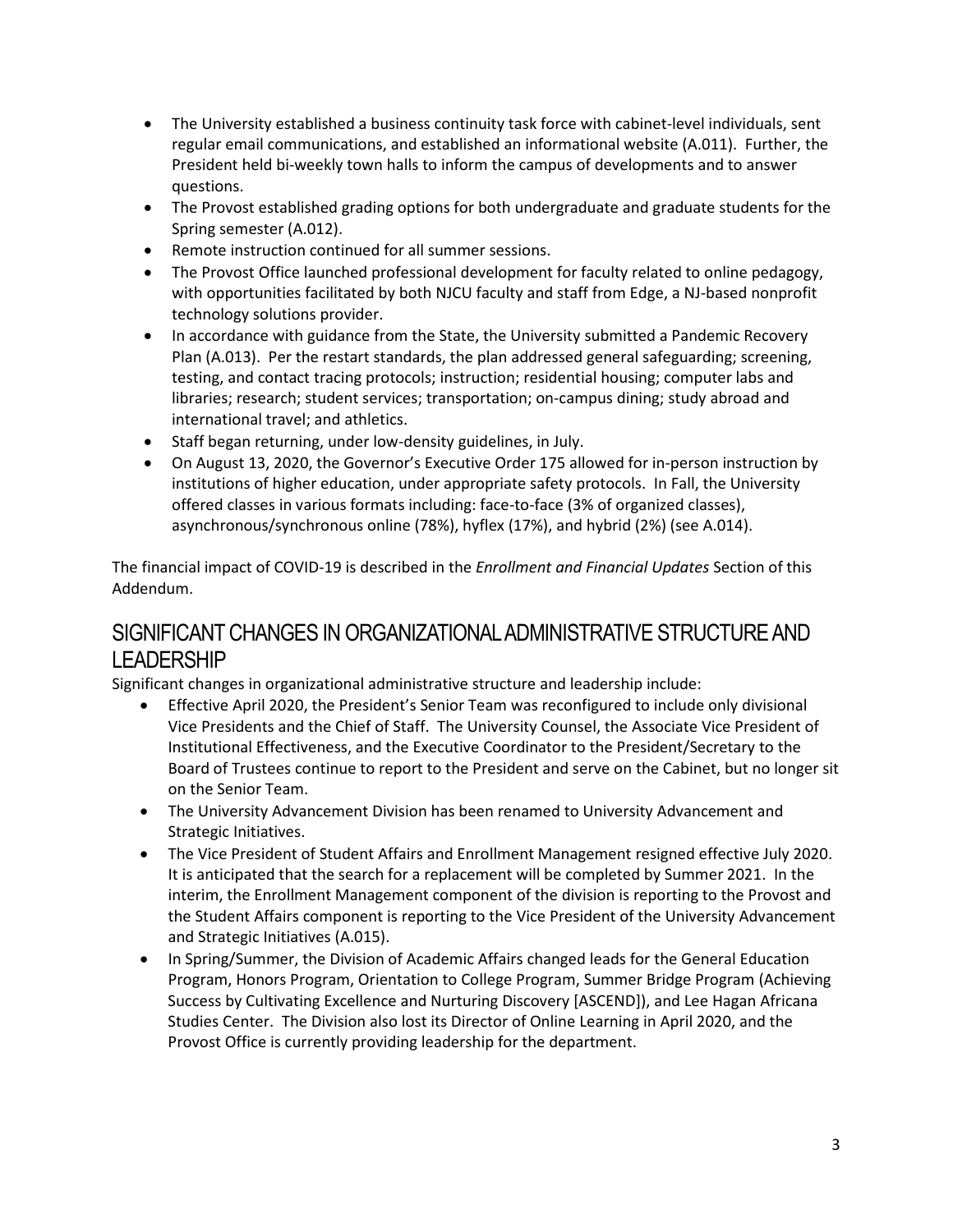## <span id="page-5-0"></span>ENACTMENT OF EMERGENCY LEADERSHIP AND GOVERNANCE POWERS

This is not applicable to NJCU.

## <span id="page-5-1"></span>FINANCIAL AND ENROLLMENT UPDATES

This Section contains financial and enrollment updates.

#### <span id="page-5-2"></span>Financial Update

The social and economic circumstances surrounding COVID-19 have impacted NJCU's financial position. State appropriations for the remainder of FY 2020 were reduced by \$3.9 million. The State has chosen to extend the 2020 fiscal year through September 2020, further impacting cash flow into the University's FY 2021 first quarter. In May 2020, Fitch downgraded the University's credit rating, with a negative outlook, due to reduction in state operating support and the effects of the pandemic in the Fall of 2020 (A.016).

However, the University received funding through the Coronavirus Aid, Relief, and Economic Security (CARES) Act in the amount of \$8,337,070. Of which, \$4,168,535 was distributed directly to students impacted by COVID-19, and \$4,168,535 allocated for institutional use for COVID-19 related expenses. The institutional portion of the CARES Act mitigated the loss in Revenue for student housing and meals from the Spring term, and \$500,000 of the CARES Act funds has been earmarked to offset the occupancy differential in housing revenue for the upcoming Fall term.

The University was awarded \$593,154 from MSI – DHSI & PPOHA (Minority Serving Institutions -- Developing Hispanic Serving Institutions & Promoting Postbaccalaureate Opportunities for Hispanic Americans) to offset pandemic-related costs incurred. The University administration has applied for additional funding opportunities to aid in recovery efforts and fortify operational costs in uncertain times.

The FY 2021 budget model was built on conservative enrollment projections. With this understanding, the President and CFO tasked each department with reducing their budgets by 20%. Other cost reduction initiatives were also implemented including freezing unnecessary travel and discretionary spending, pausing hiring of non-essential personnel, reducing student assistant and contract/part-time employee allocations, reducing adjunct/overload budget, and reducing overtime. In addition, the University implemented furloughs for all employees, saving \$3.6 Million. The FY 2021 Operating Budget also reflects a 3.5% increase in tuition and fees. The FY 2021 Capital Budget totals to \$13,473,847 consisting largely of debt service, critical deferred maintenance projects carried over from prior years, and \$3.1 Million in new projects.

The President provided an update to the Board of Trustees in August 2020, referencing increased funding not only from the State Baseline Support, but from the State Fringe Support, NJ Office of Management and Budget Support, and Governor's Emergency Education Relief (GEER) Support totaling an additional \$3.57 Million in revenue net of a \$2.3 Million shortage from lower Fall 2020 enrollment. Conversely, changes in expenses, namely a lower than projected salary and fringe savings from the furlough programs, increase costs. Overall, the FY 2020 Operating Budget is projected to be net positive with a small surplus of \$723,906 (A.017).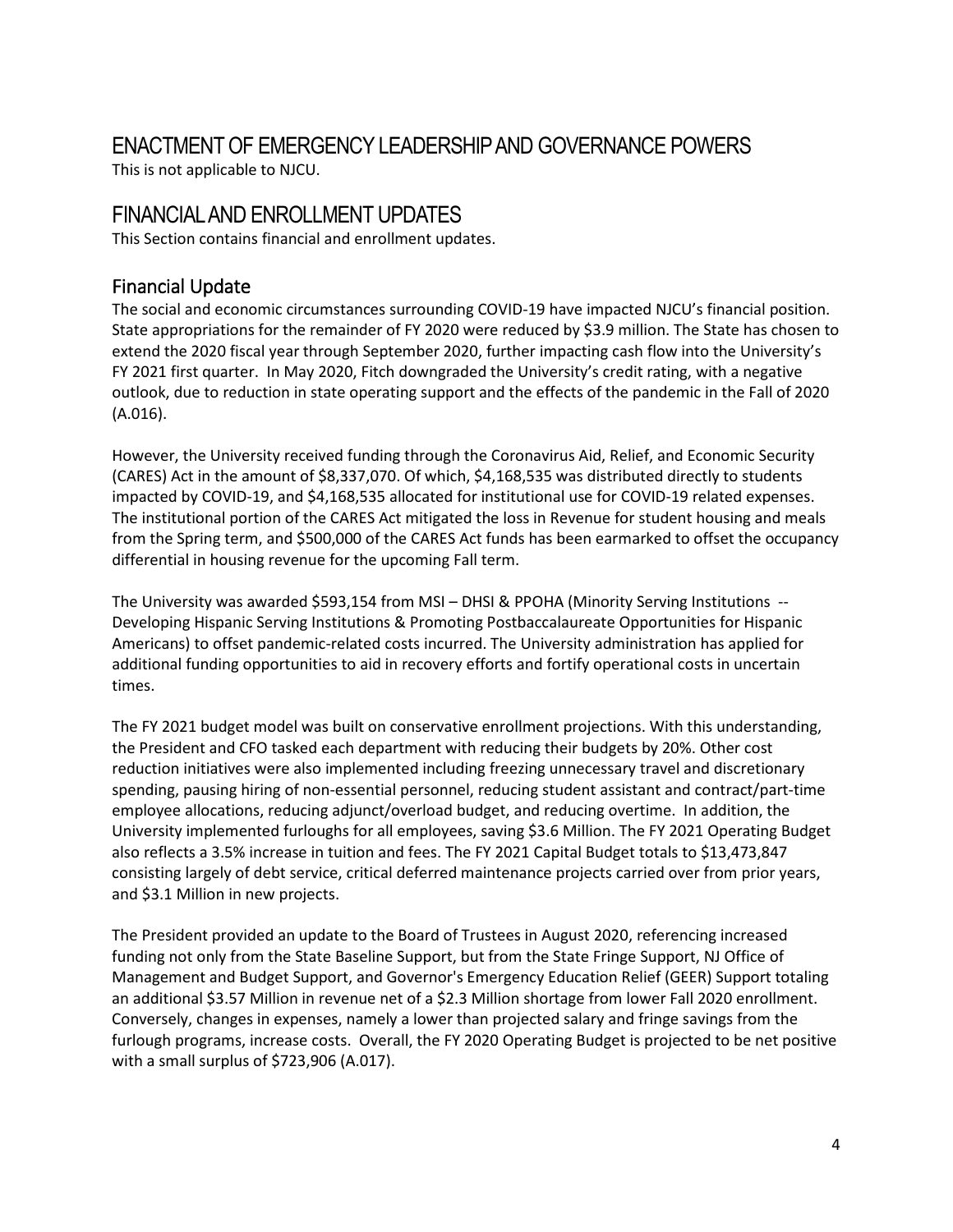The FY 2021 Operating Budget continues to be updated as the State releases additional funds to institutions in order to make their appropriation levels whole from the March 2020 reductions prompted by COVID-19. The State also continues to make funds available from federal resources and stimulus loan programs in anticipation of current and future operational needs. As of August 14, 2020, an additional \$6.9 Million was allocated to NJCU. As NJCU had already assumed that it would receive \$3 Million from this funding source, NJCU is working collaboratively with faculty and staff to efficiently incorporate the incremental \$3.9 Million into the existing FY2021 Revenue and Expense Model.

### <span id="page-6-0"></span>Enrollment Update

As of this writing, the drop/add period for Fall 2020 has completed; data cleaning and attendance verification are in process for an October 1, 2020 census date. Based on current estimates (see Table A-1), both undergraduate and graduate headcount is down from Fall 2019. One-year retention of first-time full time freshmen is estimated to be 78%, up from 73% in the previous year. Six-year graduation rate is estimated to be 37%, compared to 41% in 2019.

|                                   |      |      |      |      |      |      | Change    |
|-----------------------------------|------|------|------|------|------|------|-----------|
|                                   | 2015 | 2016 | 2017 | 2018 | 2019 | 2020 | $20 - 19$ |
| Undergraduate Headcount Total     | 6317 | 6663 | 6508 | 6237 | 6137 | 5892 | $-4%$     |
| New Freshman students (FT and PT) | 819  | 988  | 991  | 968  | 1008 | 1128 | $+12%$    |
| New Transfer students (FT and PT) | 960  | 971  | 816  | 753  | 692  | 634  | $-8%$     |
| Graduate Headcount Total          | 1920 | 1841 | 1774 | 1754 | 1812 | 1718 | $-5%$     |
|                                   |      |      |      |      |      |      |           |
| One-year retention, FT freshmen   | 74%  | 77%  | 78%  | 73%  | 73%  | 78%  | $+5%$     |
| Six-year graduation, FT freshmen  | 29%  | 32%  | 33%  | 39%  | 41%  | 37%  | $-4%$     |

#### Table A-1, Fall Headcount and Selected Progression Statistics, with 2020 Estimates

## <span id="page-6-1"></span>DISTANCE EDUCATION AND OTHER SUBSTANTIVE CHANGES

NJCU updates regarding substantive changes include:

- NJCU was approved for distance education prior to the COVID-19 pandemic, so the temporary transition to remote instruction did not require a substantive change.
- On September 1, 2020, NJCU submitted a substantive change request to reclassify the instructional site at the Joffrey Ballet School in New York City from an instructional site to an additional location. This request is in conjunction with the launch of the BFA Dance program. Contingent upon MSCHE approval, the dance studio courses will be taught at the Joffrey commencing Spring 2021. It is anticipated that this will be a temporary need. Upon completion of the construction of the Center for Music, Dance, and Theatre (CMDT) on the main campus, Dance instruction will be migrated to the CMDT. *Reference in Self-Study: pg. 80.*

### <span id="page-6-2"></span>OTHER ACCREDITING AGENCY STATUS CHANGES

This is not applicable to NJCU.

## <span id="page-6-3"></span>**EVIDENCE**

- A.001 Strategic plan framework
- A.002 Strategic plan development timeline
- A.003 Civility Task Force presentation
- A.004 Senate resolution regarding faculty handbook, excerpt from February 2020 minutes
- A.005 Senate resolution regarding administrator retention, excerpt from February 2020 minutes